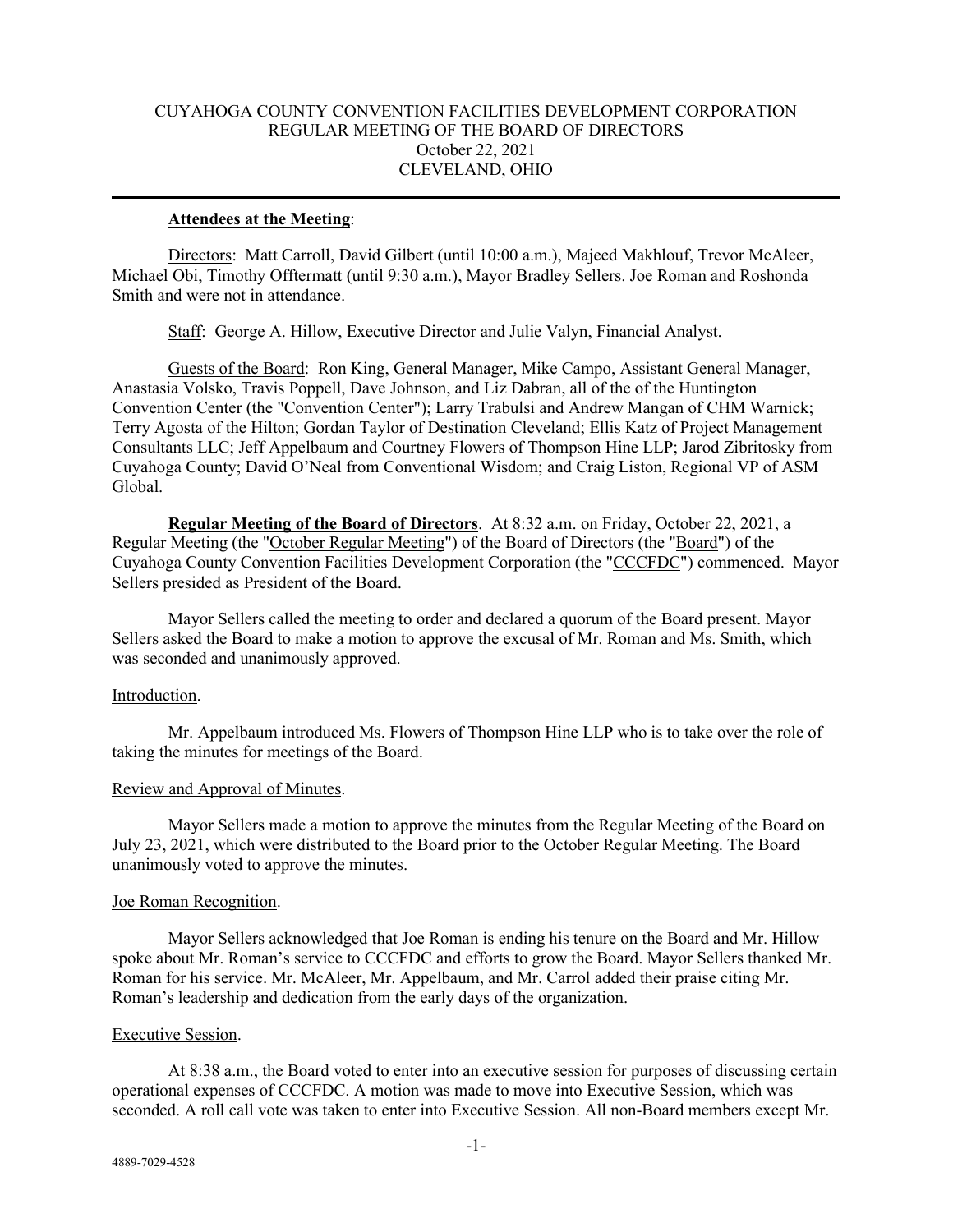Appelbaum, Ms. Flowers, Ms. Valyn, Mr. Hillow, Mr. King, Mr. O'Neal, Mr. Liston, and Mr. Campo exited. The Executive Session ended at 9:34 a.m.

### Vote.

Mayor Sellers made a motion to approve the ASM Global Incentive Fee payment, valued at \$83,420, which was seconded and unanimously approved.

### Design Project Update.

Mr. Appelbaum explained that several months ago the Board came together to discuss the repurposing of the Global Center and engaged TVS Services as a design team to explore the most optimal reconfiguration. He stated that conceptual design has been completed and includes the following elements: The Infrastructure Work, which involves creation of a monumental stair and additional exiting, escalators, additional restrooms, and other changes to convert the Global Center from a showroom to a meeting center, adding approx. 86,000 square feet to be used as meeting space (exclusive of changes to the Junior Ballroom); the Junior Ballroom expansion from 10,000 to 20,000 square feet to create multiple divisible breakout spaces by expanding out toward Ontario and into the Atrium. This will also create a rooftop venue space; Upper Floor Modifications to create new meeting spaces on floors two through four. Finally, the exterior of the Global Center will be updated and will create new front entryways on the east and west side. Mr. Appelbaum stated that these modifications will help CCCFDC move forward with the types of meetings it wants to host. The concept design has been completed and the Project is ready to move forward to the schematic phase. Mayor Sellers suggested the Board authorize Mr. Appelbaum to develop a strategic implementation schedule including events and cash flow for the Board to review and to pursue additional dialogue with the County to explore how to implement the plan, aiming for completion of this phase within the next few weeks with the aim to present to the county within three to five weeks. Mr. Appelbaum presented to the Board the invoice from TVS Services Inc. in the amount of \$166,228.84, which covers the conceptual design and all work done to date, and which invoice has been vetted by PMC and ASM Global. Mr. Hillow stated that his recommendation is to approve.

Mayor Sellers made a motion to approve the invoice, which was seconded and unanimously approved.

### 2022 Annual Plan & Budget.

#### *Generally*.

Mr. King gave a brief update on CCCFDC's financials, which were provided to the Board in advance of the meeting. There were no questions from the Board. Mr. King stated that the five-year forecast is conservative with a steady ramp-up expected, and he anticipates 2026 being the first year back to normal.

Mr. King summarized sales objectives including a long-term sales goal to fill hotels and establish the Convention Center as a safe post-Covid convention location by publicizing safety policies. CCCFDC is refocusing on non-traditional Convention Center events like weddings and hosting courts. He stated that CCCFDC is working with Destination Cleveland for 2023 bookings. In the meantime, to make up for a lack of expanded reach, they are focusing on local meetings.

Mr. Obi asked if it is historically consistent for CCCFDC to operate at a loss. Mr. King stated that yes, CCCFDC typically operates at a loss, but its goal is to create positive impact on hotels and create other substantial local economic impact. Mr. Appelbaum stated that it was always known and anticipated that CCCFDC would operate at a loss, but it has done far better than originally projected. Mr. King pointed out that in 2019 the economic investment from the conventions was \$170,0000,0000 compared to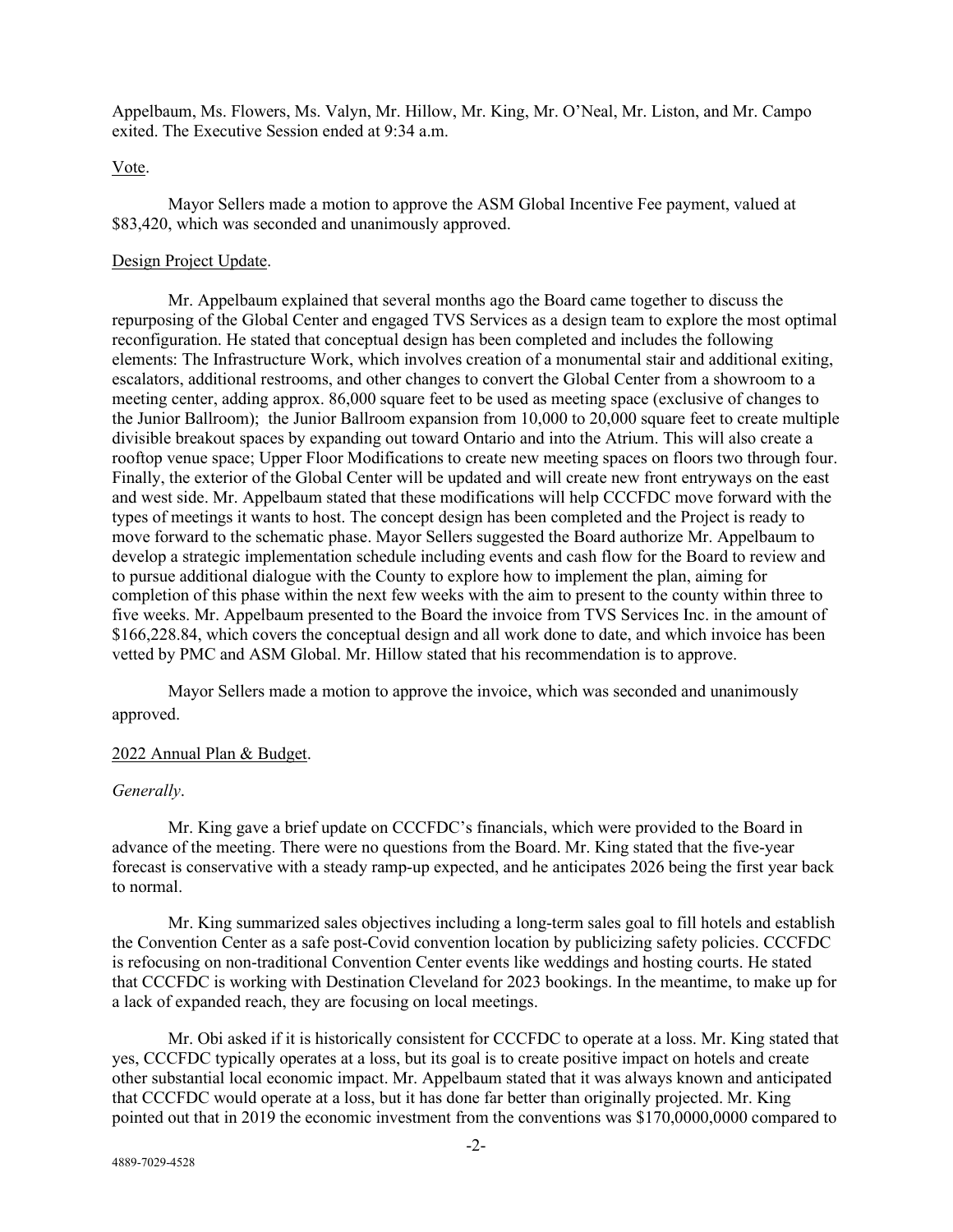a \$1,000,000 loss. Mr. Obi asked who makes up for the losses. Mr. King explained that the County pays rent on an annual basis and that any excess, after covering operating costs expenses and funding the capital account is returned to the County. Mr. McAleer and Mayor Sellers supported Mr. Appelbaum's point about the consistent way economic impact far exceeds losses and losses are consistently less than originally forecast.

# *Capital Repairs*.

Mr. King stated that capital repair demands have been going up as the building ages. Fixing and updating the audio system (which is also a safety issue) will cost approximately \$600,000 to replace and the fire life safety alert system is out of date and will cost approximately \$320,000 to replace, rigging point replacement and repair will cost approximately \$175,000, event inventory tables and chairs need to be replaced for approximately \$125,000; and a CATV system will cost approximately \$100,000. The complete list of capital projects totals approximately \$1,800,000. Mr. King proposed a plan, including a new system to replace the Verizon system that was installed previously, looking for replacement at no cost. Mr. King stated that part of revenue for next year will be charging for Wi-Fi.

# *Other Matters.*

Mayor Sellers asked for any questions. Mr. Makhlouf asked about the inoculation policy for CCFDC. Mr. King stated that very few employees accepted the incentive to get vaccinated. Mr. Makhlouf suggested that CCCFDC consider at a future meeting making vaccinations required.

# *Vote*.

Mayor Sellers made a motion to approve the 2022 Annual Plan and Budget, which was seconded and unanimously approved.

### Community Meeting Update.

Mayor Sellers next summarized the community meeting that took place. He pointed out that the Convention Center is part of a larger landscape of Cleveland institutions and said that major stakeholders in Cleveland came to the Global Center last Monday to discuss a strategy for the city's future. Attendees at the meeting included congressional representatives, sports organization representatives, business community representatives, etc. and the point of the meeting was to provide a connected vision of how all these interconnected parts of the community could work together to help the city thrive. Mayor Sellers reported that the response from attendees was that this was long overdue, and the community leaders look forward to work together. Mr. Taylor, who attended the meeting supported Mayor Sellers' point. Mayor Sellers stated that the goal was to create a permanent working group where all of these Cleveland assets could help connect each other and support the city overall. The plan is to create a permanent working group to iron out the details these collaborations. Mayor Sellers stated that the Board could host here as a neutral venue and a way to showcase CCCFDC.

### Hilton Hotel Update.

Mayor Sellers introduced Mr. Trabulsi who spoke about the pandemic's impact and hotel trends in Cleveland. He stated that there has been a greater impact on hotels in cities as compared to non-urban areas. Upper-scale hotels are generally having worse years on the RevPAR than lower scale hotels, depending on market. He pointed out that the average daily rate continues to hold. Cleveland downtown hotels' RevPAR is down but has gotten much better. In July and August leisure travel was good and he is seeing positive trends overall. The projection Mr. Trabulsi presented shows pre-pandemic levels returning by 2024. He stated that it is critical for group and special corporate travel to improve in the fall. Bookings for 2022 are holding but 2023 is the main focus.